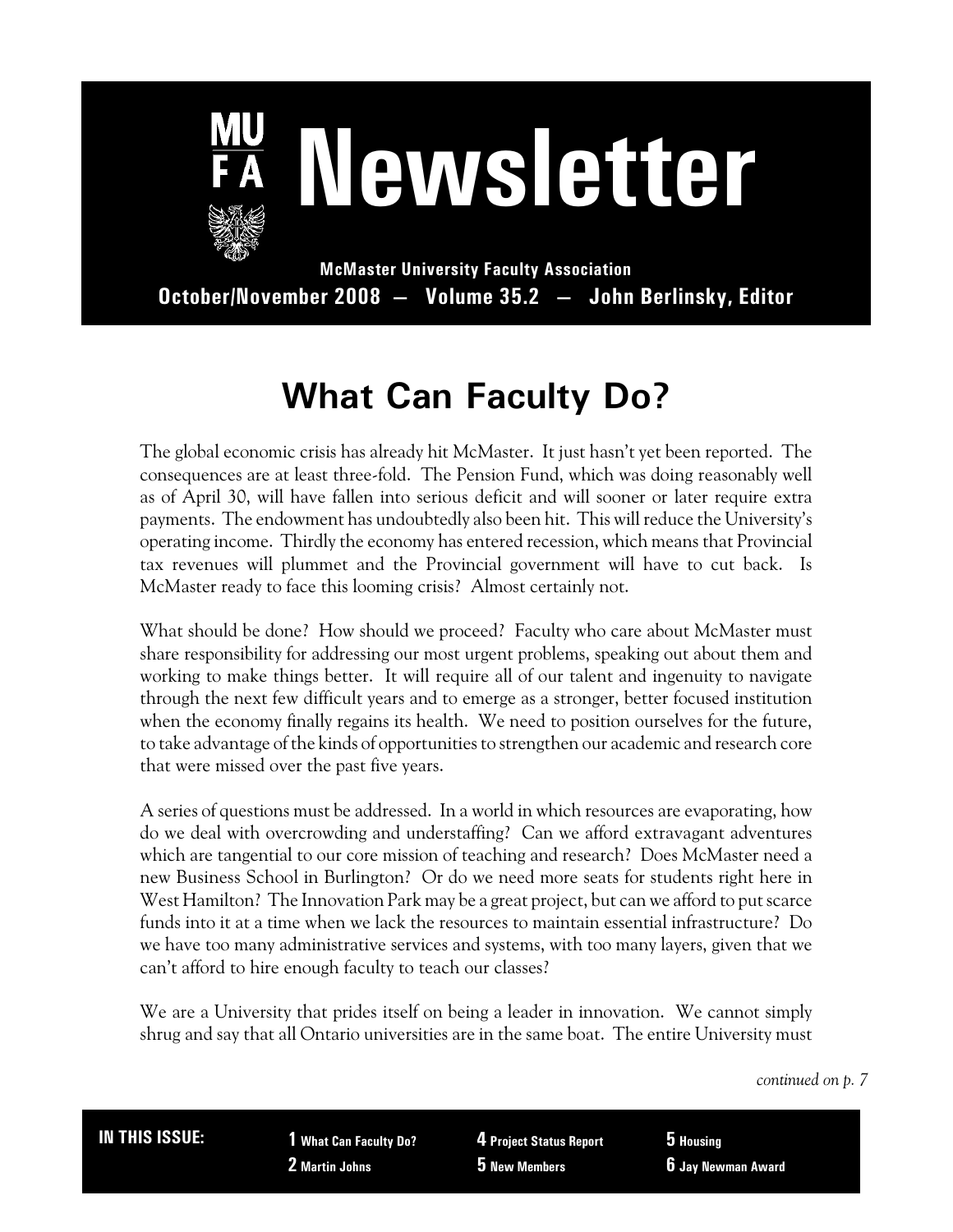### **Martin Johns Professor Emeritus, Physics & Astronomy 1913 — 2008**

*Martin Johns died on September 18, 2008 at the age of 95. Hereceived both his BA and MA degrees from McMaster in 1932 and 1934 respectively. He joined the Physics Department at McMaster in 1947 and served as its chair for two terms. Dr. Johns served as President of the Faculty Association in 1955/56. We thought our readers would enjoy reading his* "Recollections of McMaster from 1947 to 1952", an article that Dr. Johns prepared for the Association's 50<sup>th</sup> anniversary *publication, MUFA's First 50 Years: The Presidents Reminisce.*

Because I am one of the few faculty members still alive from the era when the Faculty Association was being created, my recollections of the University in the period from 1947 to 1952 may be of interest. These comments have nothing to do with the Faculty Association *per se,* but they may cast some light on why the association needed to be created.

The arrival of McMaster University in Hamilton in 1930 predated mine as a student by one year. It had a student body of about 400 and the departments were either one or two person departments. My father came from Brandon College to help Dr. Findlay in Mathematics in 1931. I registered in a third year pass program with a class that had already spent two years together in Toronto. I left for the University of Toronto three years later to work on my doctorate but McMaster still felt a bit like home.

When I joined the faculty in 1947 after nine years at Brandon College and a stint at Chalk River, the enrolment had risen to about seven hundred, and research, given the impetus of the war, was beginning to be important in the sciences. Dean Burke and his proteges, Harry Thode, Ron Graham, and Laurie Cragg were directing students to the MSc level in chemistry and physics and there were serious beginnings in Biology and Geology. The Physics Department had spent the war years training naval recruits in radar and so had not developed any research activity. I was hired to start research in the department.

A new Head of Physics, Dr. Moon, from the Manhattan project had agreed to come to replace Dr. Dawes who was about to retire, and his projected arrival supplied one of the main reasons that I accepted an offer to come to McMaster. As it turned out, Moon never relocated on the campus, though he did buy a house in Ancaster, and I only met him once at a Saturday morning departmental meeting. We spent all morning discussing equipment that needed to be purchased and had allocated the afternoon to deal with teaching assignments for a term that was to be upon us in two weeks time. Moon never appeared at that afternoon session and I have never seen him since! It transpired that he had driven all night from Chicago to get to the meeting and that his postprandial nap lasted until well into the evening. After patiently awaiting his arrival for two years, President Gilmour cancelled his appointment and the department grew without his imput.

The faculty in 1947 could all meet comfortably in the tower room of University Hall. The meeting began with a welcome from President Gilmour and then a discourse on the nature of the University and the responsibility of the faculty in maintaining that nature. We always heard the words of the famous headmaster of Eton who reminded his gentlemen faculty that the school existed for the "young gentlemen". (Gilmour did graciously admit that there were "ladies" both on the faculty and in the student body at McMaster.)

Then there were the inevitable directives concerning faculty attire. The requirement that all faculty should wear gowns was completely ignored by the science faculty who regarded themas dangerous appendages in a laboratory. We did however wear gowns when it became our turn to take chapel. The discourse on attire traditionally included a statement that gentlemen should wear belts rather than braces. This infuriated my father who had heard this admonition for well over a decade and he interrupted the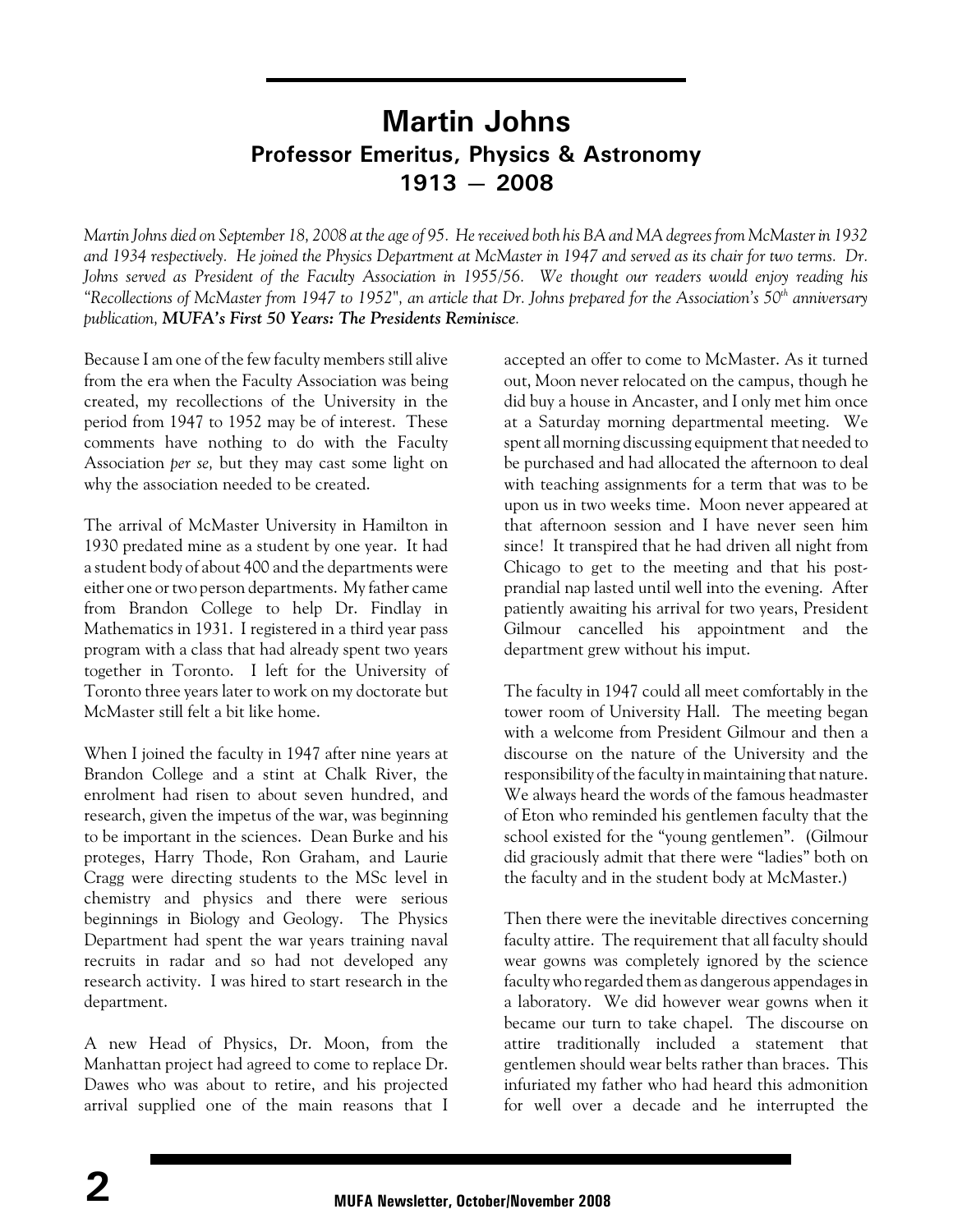President to ask "What does a faculty member do when a belt cannot prevent his trousers from falling down". After the laughter had subsided, father suggested that he was quite willing to wear a belt if he were permitted to wear braces as well. I think that this was the last time that a discussion of braces appeared in the presidential welcome.

Up until about 1950, the faculty reviewed all final undergraduate marks. This operation took the best part of a day and finally became an overwhelming task. Students who failed more than two courses were ineligible to play on University teams in the following year. I vividly recall the case of two football players whose failure was going to mean defeat at the hands of the Ontario Agricultural College during the next school year. Dr. New, who was both a distinguished scholar and an ardent sportsman quickly recognized the seriousness of the situation and asked the French Department if it would not take pity on these two fine young men and raise their grades from 48 to 50. The French Department would not oblige and suggested that New's own department (history) might raise the grades of these students instead. History would not oblige and the football team was a disaster. Sports were never mentioned but everyone knew that football was really the topic on the agenda. In the following year the faculty introduced a rule that no mark between 45 and 50 could be sent to the registrar. That forced departments to make their own decisions before the faculty review occurred.

Chapel was an important feature of campus life during the Baptist era. The fact that there were no lectures scheduled between 10:15 and 11:00 am meant that chapel was available to all. Of course not all of the students who attended chapel were there for religious reasons. Chapel offered a wonderful opportunity to make social contacts and to keep abreast of the latest campus gossip. It was a strong integrating force for both students and faculty that we have lost in our growth to a large multi-Faculty University. Taking chapel was a formidable task for a young professor, given that President Gilmour and the heads of all the departments in the University were sitting in the front rows of the stage, right behind the chaplain of the day. The chaplain was required to follow a prescribed order of service — one or two hymns, a bible reading and a prayer. To create a unified service within that

prescription was difficult and time consuming and it usually took me a full evening of sweating before I arrived at something that I felt could be offered in those august surroundings. I shall never forget the time that I arrived at the University fully prepared for chapel, and then got so involved in helping students after my first year class that I forgot to go to chapel. Gilmour, with his incomparable use of English and his knowledge of the Bible, turned to my father and said "This is the day that the sins of the son shall be visited on the father. You will have to take chapel".

Many of the senior faculty had private sources of income or had married into money. For these, the matter of faculty salaries was not an important issue. We lived next door to Chester and Mildred New for many years and Mildred and my wife Margaret were close friends. They often discussed faculty salaries. Mildred admitted that they banked all of Chester's salary and that she looked after all the housekeeping costs from her own funds. Margaret complained there was only one wage earner in her establishment and that after the taxes and food were looked after, there was not enough left to provide the four Johns children with shoes. It was only when a new breed of faculty drawn from a different stratum of society began to control the University that a strong faculty voice to raise salaries began to be heard.

Of course there was no pension fund in the University and it was accepted practice that the President would have a friendly discussion with a faculty member who had reached retirement age as to his financial ability to handle the retirement years. The President then determined the retirement gratuity on the basis of this interview. My father came to his meeting with President Gilmour in the early fifties and shocked the President when he refused to disclose his financial position. My father pointed out with some measure of fairness that he did not see why a person who had skimped all life to save for retirement should get a small gratuity while one who had spent to the limit should get a large one. Although President Gilmour was somewhat shocked by this approach, Dad never felt that he was treated unfairly.

When the Faculty Association was organized in 1951 with my father as its first president there was no *continued on page 6*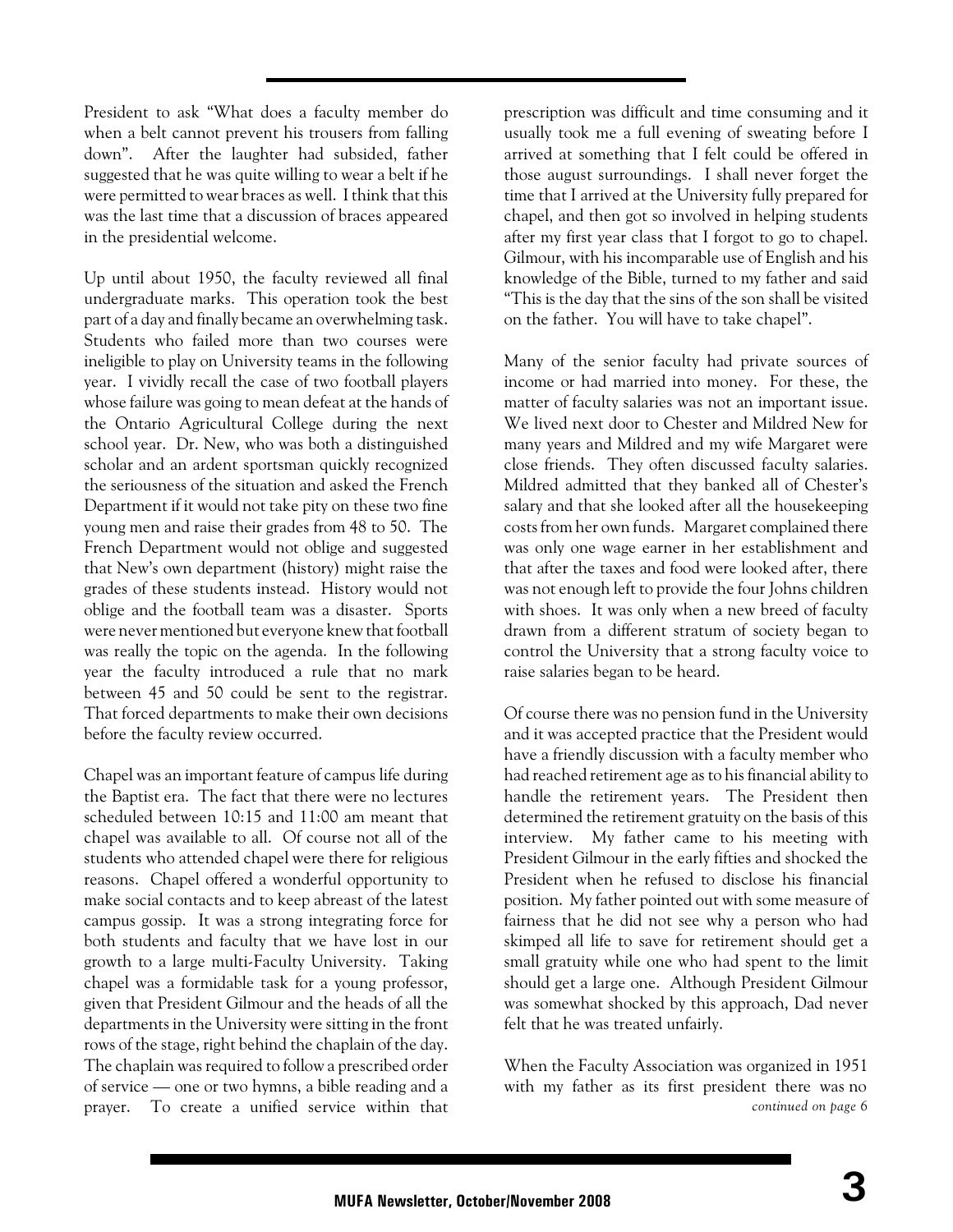## **Project Status Reports**

 **(as of November 19, 2008)**

| <b>Project Name</b>                                                                                                          | <b>Estimated</b><br><b>Completion</b><br><b>Date</b> | <b>Approved or</b><br><b>Anticipated</b><br><b>Budget</b>                                              | <b>Status</b>                                                                                                                                                                                                                                                                                                                   |
|------------------------------------------------------------------------------------------------------------------------------|------------------------------------------------------|--------------------------------------------------------------------------------------------------------|---------------------------------------------------------------------------------------------------------------------------------------------------------------------------------------------------------------------------------------------------------------------------------------------------------------------------------|
| Project & Budget Approved                                                                                                    |                                                      |                                                                                                        |                                                                                                                                                                                                                                                                                                                                 |
| <b>Engineering Technology Building</b>                                                                                       | Summer 2009                                          | \$48,000,000<br>\$38,000,000 (pre<br>B Tech Prog)<br>\$8,600,000 (orig<br>project scope -<br>Dec 2005) | All structural concrete complete. Curtain-wall<br>98% complete. Mechanical/electrical systems<br>50% complete. Roofing complete. Internal<br>masonry 60% complete. New B. Tech<br>Programme has been integrated into the<br>building scope. Drywall work and interior<br>partitions 40% complete. Freight elevator<br>complete. |
| Burke Science Bldg - Phases 1,<br>2a & 2b<br>General Science Bldg - Air<br>quality and health & safety<br>upgrades - Phase 3 | Spring 2008<br>(Phase 2b)                            | \$43,574,413<br>\$30,000,000 (orig<br>project scope -<br>Jan 2004)                                     | Phase 1 (BSB south wing) - All floors completed<br>Phase 2a (BSB east wing) - All floors completed<br>Phase 2b (BSB north wing) - All floors<br>completed. Deficiencies 99% complete.<br>Phase 3 (GSB) - Work completed                                                                                                         |
| <b>McMaster Front Entrance</b><br>Improvements - Phase 2                                                                     | Summer 2008                                          | \$4,900,000                                                                                            | Design work complete. First stage of<br>landscaping to be implemented with construc-<br>ion of Engineering Technology Building in 2009.                                                                                                                                                                                         |
| MUMC Biosafety Lab 3 (FHS)                                                                                                   | Spring 2008                                          | \$2,500,000                                                                                            | Engineering design work complete. Financing<br>to be confirmed.                                                                                                                                                                                                                                                                 |
| <b>MUMC Life Safety Systems</b>                                                                                              | Spring 2008                                          | \$6,594,000<br>(McMaster share)                                                                        | Project 99% complete. Final certification in<br>November 2008.                                                                                                                                                                                                                                                                  |
|                                                                                                                              |                                                      | \$34,457,900                                                                                           |                                                                                                                                                                                                                                                                                                                                 |
| Ronald V. Joyce Stadium /<br><b>Underground Parking Garage</b>                                                               | April 2008                                           | \$23,500,000 (orig<br>budget - Jan 2006)                                                               | Project complete. Deficiencies 99% complete.<br>Landscaping work around stadium complete.                                                                                                                                                                                                                                       |
| MDCL - 2 <sup>nd</sup> Floor Fitup                                                                                           | Summer 2009                                          | \$26,000,000                                                                                           | The new 2 <sup>nd</sup> floor bridge is complete. Drywall<br>65% complete. Mechanical and electrical<br>infrastructure 80% complete. Finishing in<br>washrooms has commenced. Flooring has<br>commenced.                                                                                                                        |
| <b>MUMC Surgical Skills Facility</b>                                                                                         | Summer 2009                                          | \$3,150,000                                                                                            | General layout complete. Moving into detail<br>design stage. Architect meeting with faculty.                                                                                                                                                                                                                                    |
| <b>MUMC Farncombe Digestive</b><br><b>Health Research Institute</b>                                                          | Summer 2009                                          | \$3,675,000                                                                                            | Architect has been retained and in schematic<br>design phase.                                                                                                                                                                                                                                                                   |
| Thode Library Learning<br>Commons                                                                                            | Phase 1<br><b>Fall 2008</b>                          | \$884,471                                                                                              | Phase 1 - Construction work 85% complete.                                                                                                                                                                                                                                                                                       |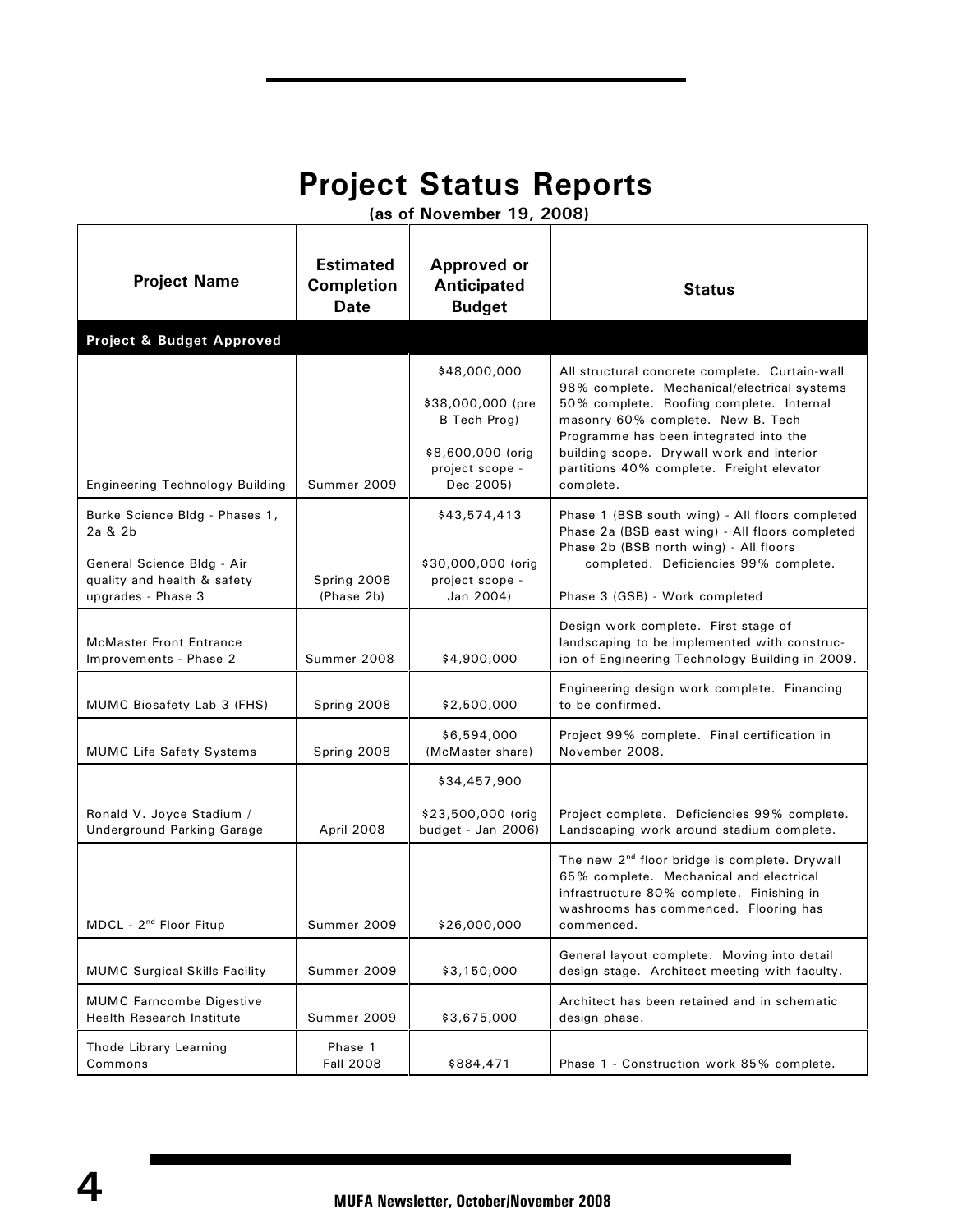| <b>Project Not Approved &amp;</b><br><b>Budget Pending</b>                                                    |                  |              |                                                               |
|---------------------------------------------------------------------------------------------------------------|------------------|--------------|---------------------------------------------------------------|
| Main Entrance Building Complex<br>for the Faculties of Engineering,<br>Science & Health Sciences<br>(Phase 2) |                  |              |                                                               |
| <b>Burlington Campus</b>                                                                                      | <b>Fall 2009</b> | \$28,000,000 | Site plan approval underway.                                  |
| Project Not Approved,<br><b>Under Consideration</b>                                                           |                  |              |                                                               |
| Liberal Arts Building                                                                                         |                  |              | Functional programme development is<br>underway.              |
| <b>For Future Consideration</b>                                                                               |                  |              |                                                               |
| Above Ground Parking Structure                                                                                |                  |              | On hold pending a campus wide parking review                  |
| Sports Arena                                                                                                  |                  |              | Offsite location                                              |
| <b>Tennis Courts</b>                                                                                          |                  |              |                                                               |
| Other                                                                                                         |                  |              |                                                               |
| City of Hamilton Combined<br>Sewer Overflow (CSO) Tank                                                        |                  |              | City of Hamilton has deferred the project until<br>Fall 2009. |

## **Welcome New Members**

| <b>Clinton Betts</b>  | Nursing                        |
|-----------------------|--------------------------------|
| Stephanie Campbell    | Nursing                        |
| Benoit Chachuat       | <b>Chemical Engineering</b>    |
| <b>Courtney Evers</b> | Nursing                        |
| Gregory Flynn         | Political Science              |
| Alison Hay            | Geography & Earth Sciences     |
| Eva Lam               | Mills Library                  |
| Christopher McLean    | Math & Statistics              |
| Amy Palma             | Nursing                        |
| Jo-Anne Petropoulos   | <b>Health Sciences Library</b> |
| Stefan Rodde          | Philosophy                     |
| Susan Shepley         | Mills Library                  |
| Diana Sherifali       | Nursing                        |
|                       |                                |

Many thanks to **KAREN BEATTIE** who has volunteered to represent the Department of Medicine on the MUFA Council.

#### **FOR RENT One-Bedroom Condo.**

Available immediately. Downtown, Duke near Bay. 4 new appliances, including in-unit

washer and dryer. 1.5 bathrooms. Balcony. Air conditioner. \$755/month plus hydro. E-mail hitchckd@mcmaster.ca

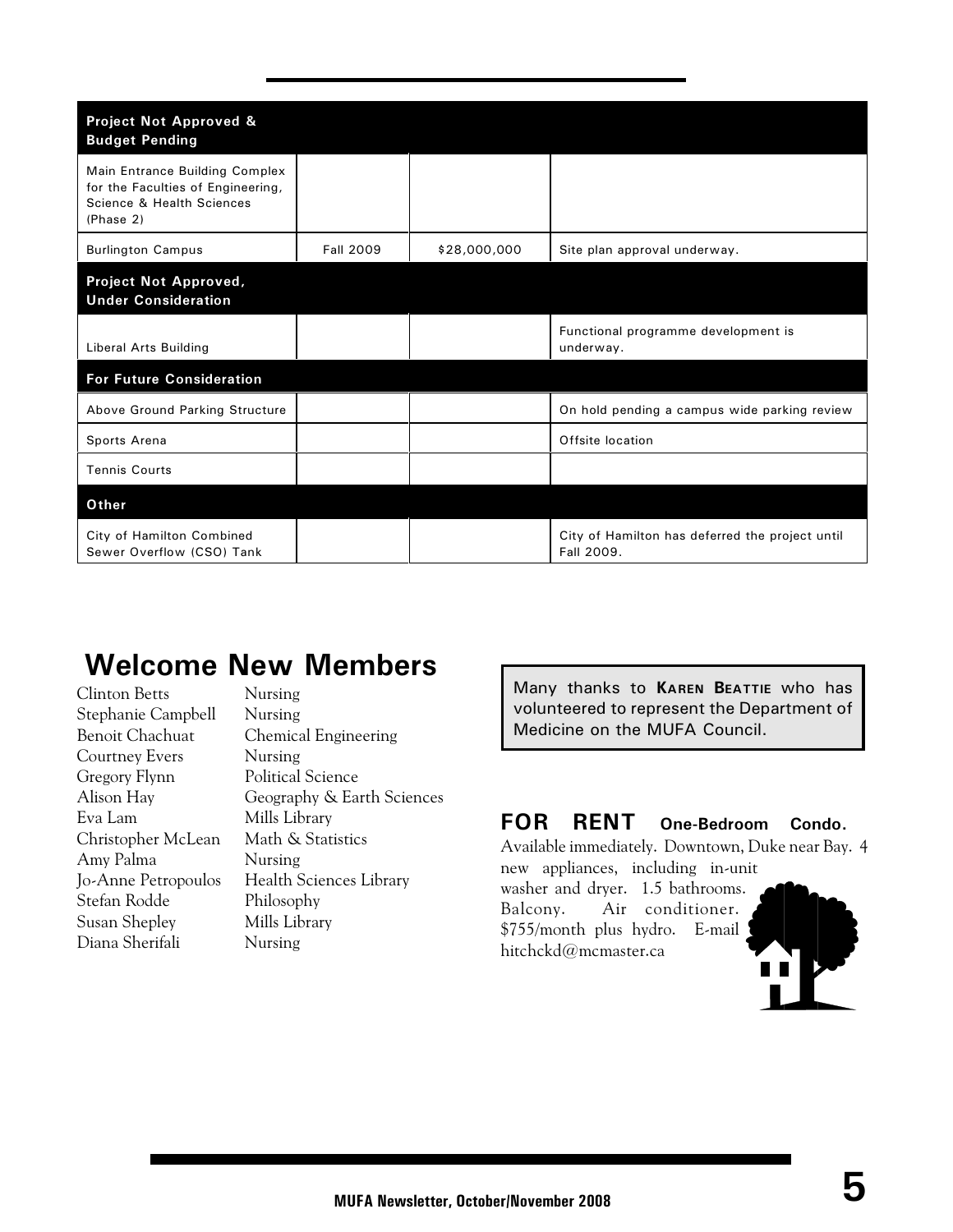#### **Martin Johns** *(continued from page 3)*

agreement as to what the function of that body should be. Very few of those involved in developing it saw it as more than a body which could discuss matters such as salaries, pensions and conditions of work with the president of the University and there was very little of the militancy that later marked the CAUT in those early days. It took many years of evolution before the complex and comprehensive committee structure of the later years was in place. Our association started from a position of mutual trust between faculty and administration while others, such as the one at the

University of Manitoba, started from one of mistrust and anger. During the eight years that I was on the faculty of Brandon College with its Manitoba affiliation, I had ample opportunity to witness the dislike that existed between controller Crawford of the University of Manitoba and the Manitoba faculty. The lack of mutual trust on that campus was in some measure transferred to the faculty of United College. The Crowe case at United College that rocked Canadian academia a few years later was almost destined to occur in Winnipeg!

#### **Other Passages**

**ADAM BROMKE**, Professor Emeritus, Political Science, October 5, 2008 **COLIN CAMPBELL**, Professor Emeritus, Electrical Engineering, September 9, 2008 **MARIA-AMPERO GONZALEZ-NICOLAU**, Retired Associate Professor, Romance Languages, May 31, 2008

#### **Jay Newman Award for Academic Integrity Call for Nominations**

The University ofGuelph Faculty Association is calling for nominations for an important new award, open to scholars around the world. The Jay Newman Award for Academic Integrity will be given for the first time in the Fall of 2009; nominations may be submitted until May 1, 2009. The condition of the award states that "It is for the purpose of recognizing a university scholar and teacher who either at a particular time or in the course of an academic career has demonstrated combined meritorious academic achievement with noteworthy courage or compassion in the defense of academic ideals." The award is given biennially and carries a prize of \$1500.00.

The award honours the memory of Dr. Jay Newman, FRSC, a distinguished member of the University of

Guelph Philosophy Department whose thirty-six years of service were ended by his death in 2007. The author of eleven books, he was a successful and popular teacher and an active participant in the life of the university. He was widely known as a fearless and articulate defender of academic freedom as a core value of a university, and of the rights of faculty members.

Nominations, along with any supporting material, should be sent to:

> Chair, Academic Freedom Committee University of Guelph Faculty Association Room 535, University Centre 50 Stone Road East Guelph, Ontario N1G 2W1.